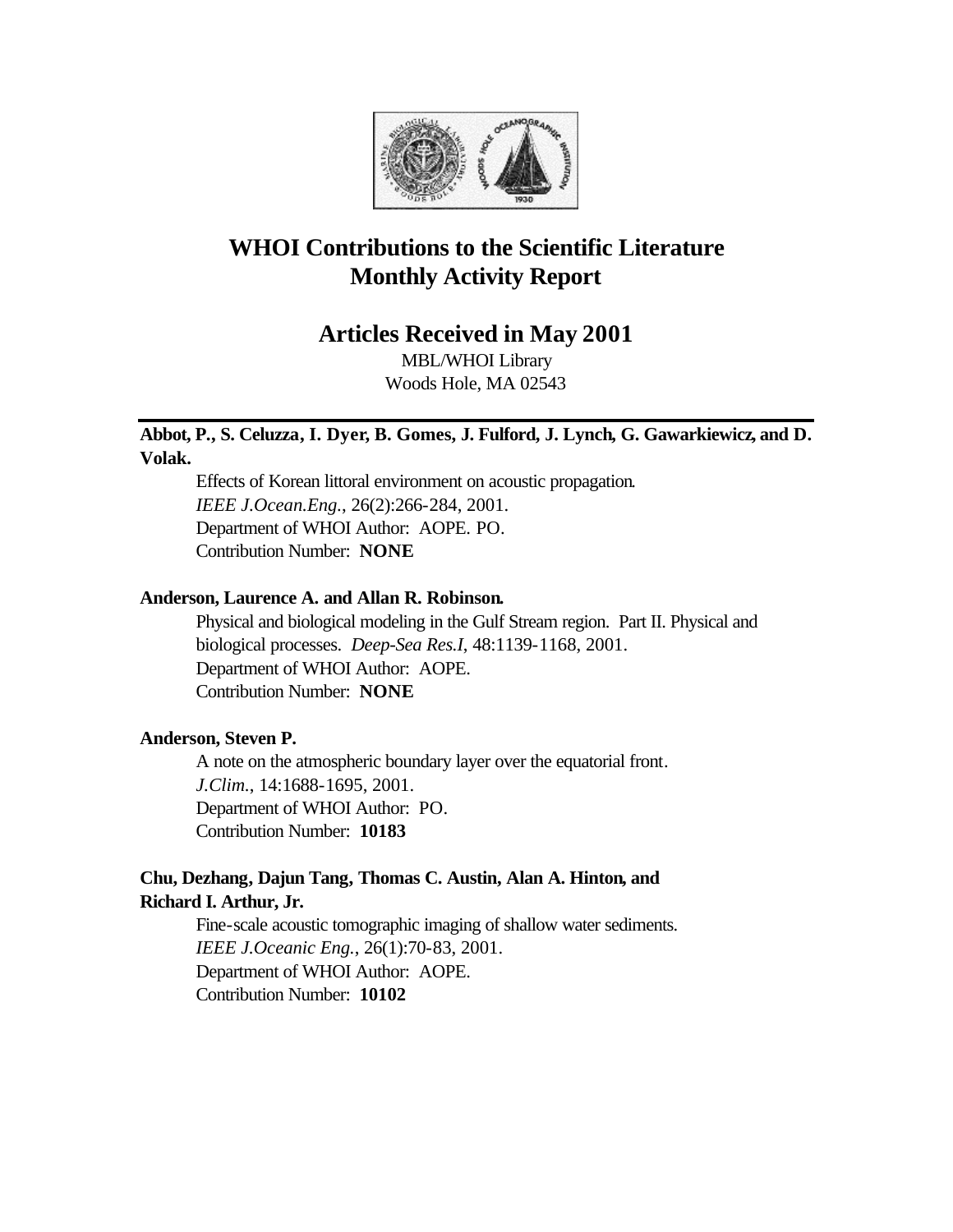#### **Danobeitia, J. J. and J. P. Canales.**

Magmatic underplating in the Canary Archipelago. *J.Volcan.Geotherm. Res.*, 103:27-41, 2000. Department of WHOI Author: GEOL. Contribution Number: **NONE**

## **Dickey, T., S. Zedler, X. Yu, S. C. Doney, D. Frye, H. Jannasch, D. Manov, D. Sigurdson, J. D. McNeil, L. Dobeck, T. Gilboy, C. Bravo, D. A. Siegel, and N. Nelson.**

Physical and biogeochemical variability from hours to years at the Bermuda Testbed Mooring site: June 1994-March 1998. *Deep-Sea Res.II*, 48:2105-2140, 2001. Department of WHOI Author: AOPE. Contribution Number: **NONE**

## **Garcon, Veronique C., Andreas Oschilies, Scott C. Doney, Dennis McGillicuddy, and Joanna Waniek.**

The role of mesoscale variability on plankton dynamics in the North Atlantic. *Deep-Sea Res.II*, 48:2199-2226, 2001. Department of WHOI Author: AOPE. Contribution Number: **10263**

## **Hoefel, F. G. and R. L. Evans.**

Impact of low salinity porewater on seafloor electromagnetic data: A means of detecting submarine groundwater discharge? *Estuarine Coastal Shelf Sci.*, 52:179-189, 2001. Department of WHOI Author: GEOL. Contribution Number: **10356**

#### **Jull, M. and P. B. Kelemen.**

On the conditions for lower crustal convective instability. *J.Geophys.Res.*, 106(B4):6423-6446, 2001. Department of WHOI Author: GEOL. Contribution Number: **10348**

#### **Korenaga, J., W. S. Holbrook, R. S. Detrick, and P. B. Kelemen.**

Gravity anomalies and crustal structure at the southeast Greenland Margin. *J.Geophys.Res.*, 106(B5):8853-8870, 2001. Department of WHOI Author: GEOL. Contribution Number: **NONE**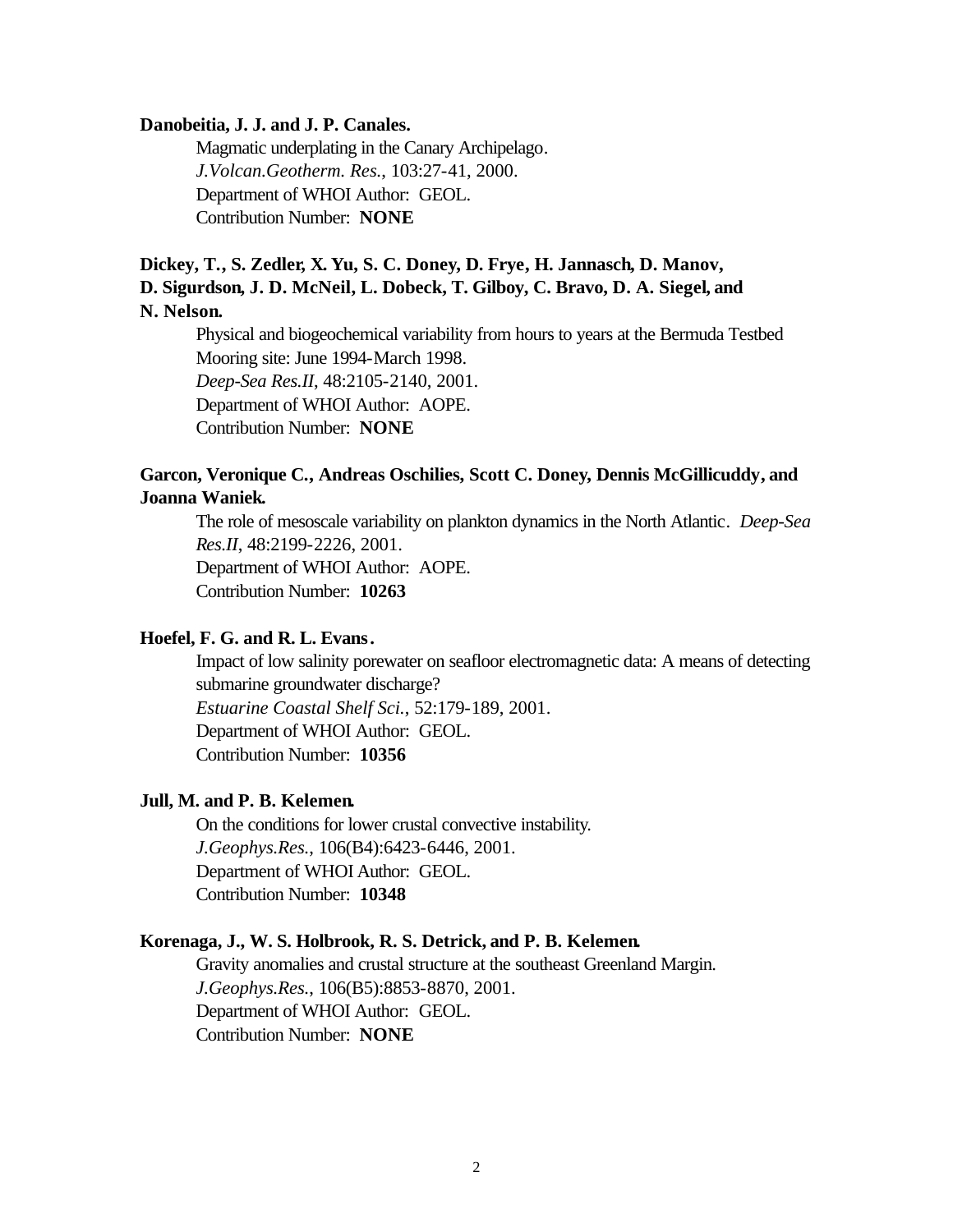#### **Lentz, Steve and John Trowbridge.**

A dynamical description of fall and winter mean current profiles over the Northern California Shelf. *J.Phys. Oceanogr.*, 31:914-931, 2001. Department of WHOI Authors: PO. And AOPE. Contribution Number: **9942**

#### **Madin, Laurence P., Erich F. Horgan, and Deborah K. Steinberg.**

Zooplankton at the Bermuda Atlantic Time-Series Study (BATS) station: Diel, seasonal and interannual variation in biomass, 1994-1998. *Deep-Sea Res.II*, 48:2063-2082, 2001.

Department of WHOI Author: BIO. Contribution Number: **10211**

#### **Marsh, Adam G., Lauren S. Mullineaux, Craig M. Young, and Donal T. Manahan.**

Larval dispersal potential of the tubeworm *Riftia pachyptila* at deep-sea hydrothermal vents. *Nature*, 411:77-80, 2001.

Department of WHOI Author: BIO. Contribution Number: **NONE**

#### **Pan, L. L., E. J. Hintsa, E. M. Stone , E. M. Weinstock, and W. J. Randel.**

The seasonal cycle of water vapor and saturation vapor mixing ratio in the extratropical lowermost stratosphere. *J.GeophysRes.*, 105(D21):26519-26530, 2001. Department of WHOI Author: MCG. Contribution Number: **NONE**

#### **Petsch, S. T., T. I. Eglinton, and K. J. Edwards.**

 $14$ C-dead living biomass: Evidence for the microbial assimilation of ancient organic carbon during shale weathering. *Science*, 292:1127-1131, 2001. Department of WHOI Author: MCG. Contribution Number: **10439**

#### **Seewald, Jeffrey S.**

Aqueous geochemistry of low molecular weight hydrocarbons at elevated temperatures and pressures: Constraints from mineral buffered laboratory experiments. *Geochim.Cosmochim.Acta*, 65(10):1641-1664, 2001. Department of WHOI Author: MCG. Contribution Number: **10378**